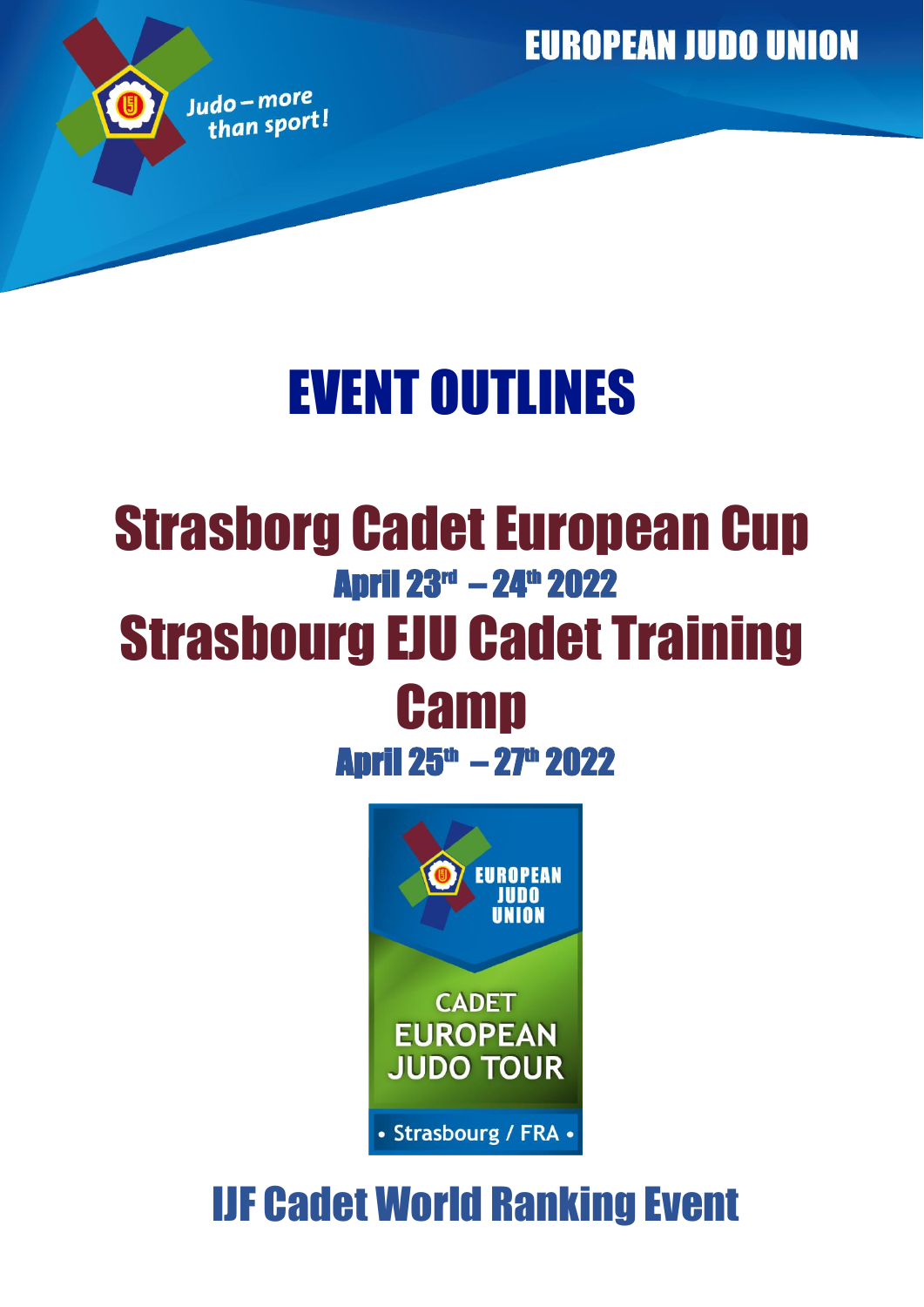

## STRASBOURG CADET EUROPEAN CUP 2022 France

## **1. Organizer**

| France Judo                |                                                                     |                                                                |  |  |
|----------------------------|---------------------------------------------------------------------|----------------------------------------------------------------|--|--|
| Address:                   | 21-25, avenue de la Porte de Châtillon, 75014, Paris                |                                                                |  |  |
| Email:                     | international@ffjudo.com                                            |                                                                |  |  |
| Tel:                       | +33 1 40 52 16 16                                                   |                                                                |  |  |
| <b>Emergency Contacts:</b> |                                                                     |                                                                |  |  |
| <b>General matters</b>     | Mr. Girardeu Sébastien<br>subject of your Email); +33 6 61 14 71 63 | general.enquiries@ffjudo.com (please add: EC Strasbourg in the |  |  |
| Accommodation:             | Ms. Gourmelon Anne-Claire                                           | Accommodation EC Strasbourg@ffjudo.com; +33 6 15 56 76 65      |  |  |
| Transport                  | Mr. Koenig Corentin                                                 | Transport_EC_Strasbourg@ffjudo.com; +33 6 62 82 96 61          |  |  |

## **2. Regulations to minimize COVID-19 related risks**

#### **ANYONE NOT FOLLOWING THE LOCAL GOVERNMENT AND IJF COVID-19 PROTOCOLS WILL BE REMOVED FROM THE EVENT AND SUBJECT TO DISCIPLINARY ACTION!**

The fundamental principle throughout all EJU events during the COVID-19 era is to Protect and Be Protected by wearing a mask, sanitising, distancing and respecting the recommendations of the "Protocol for resuming IJF events during the COVID-19 pandemic" hereafter referred to as the IJF COVID-19 Protocol. All participants have the mutual responsibility to protect each other.

Each National Federation delegation participant (athlete, coach, team official, physiotherapist, doctor, President etc.) must have read and understood the latest version of the IJF COVID-19 Protocol which can be found here: covid.ijf.org

The COVID-19 vaccines provide protection to the vaccinated only against seriously falling ill, but not against getting infected or transmitting the virus to somebody else, even if the chances of the latter is very low. Therefore, until vaccination reaches a high level among the judo family and there are other effective preventive methods available, or until it is globally accepted to conduct activities without safety measures, all the participants of any EJU event must follow the same protocol (being PCR tested before the event, upon arrival, during the event (if necessary), wear a mask, wash hands, follow the bubble system, etc.) to protect and be protected, in the spirit of unity and solidarity which is in our community's moral code.

#### **COVID-19 DOCUMENTS**

All pre-event COVID-19 documents must be uploaded on the IJF platform: my.ijf.org before travelling. If assistance is required please contact covid@ijf.org. Fourteen (14) days after the event, all data will be deleted.

#### **EVENT PARTICIPATION**

To participate in an EJU event each delegate is responsible to follow:

- The rules to enter the host country
- The Local Organising Committee's (LOC) Government COVID-19 measures
- The IJF COVID-19 Protocol rules

The LOC Government measures may be stricter than those detailed in the IJF COVID-19 protocol or vice versa, the stricter rules MUST be followed.

#### **INSURANCE**

It is the responsibility of the National Federation to ensure that in addition to their normal insurance they have sufficient insurance in place to cover any COVID-19-related costs, including repatriation. The LOC of the event and the EJU accept no liability for any claims relating to cancellation of the event due to COVID-19 or medical costs for any COVID-19 related illness that may affect a National Federation delegation member during the event.

#### **PLEASE NOTE:**

**Each National Federation taking part must nominate a Covid-19 Manager who is fluent in English.**

#### **There can only be ONE (1) COVID-19 MANAGER PER FEDERATION!**

#### **Before Travelling**

1. Check if you need a visa, and if yes - request it from the organiser. Please send a good quality passport copy (PDF) and filled in Visa Application form to the email: M. DEMIRDJIAN Nicolas, international@ffjudo.com. Please, see visa form uploaded.

2. Book accommodation and send a detailed rooming list. Last minute changes can be accommodated whilst the delegation waits in the bus or outside the hotel.

3. Present on arrival:

If you are FULLY vaccinated or recovered from Covid-19 disease in last 6 months before event: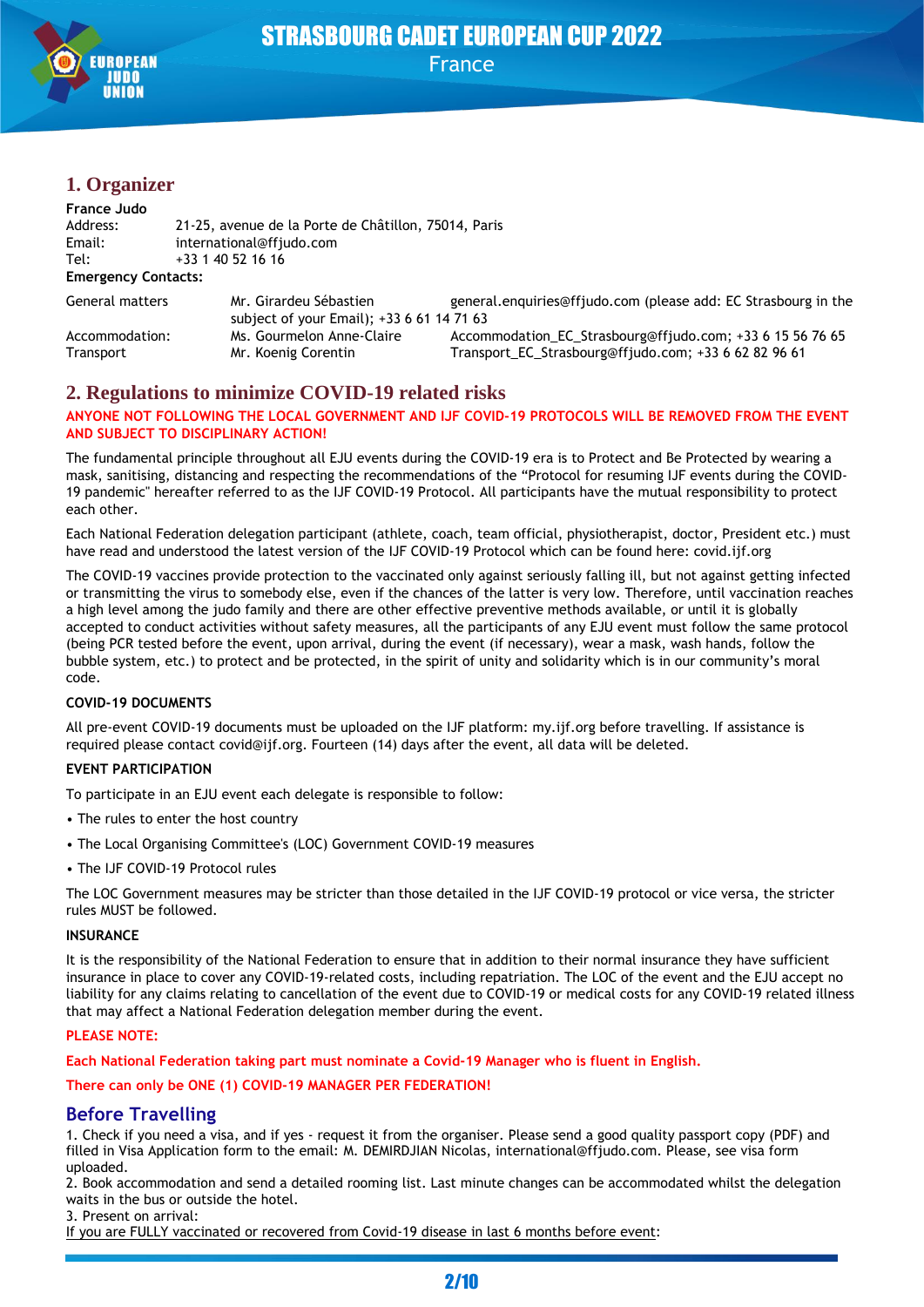

1 PCR test which is not older than 72 hours before entering the bubble and vaccination certificate or recovery certificate If you are not vaccinated:

two (2) Covid-19 negative individual medical certificates done maximum eight (8) days before entering the bubble and taken at least (minimum) 48 hours apart (can be more than 48 hours). Please make sure that all documents have also has an English version.

To maintain the required safety level at the EJU events, the following variants of vaccination are recognised as complete vaccination and the bearers as "fully vaccinated" within the validity period. In case the validity expires during an event, the status is upheld until the last day of the event.

All vaccination types are accepted, not only EMA or WHO approved products to take part in the competition.

| Type of protection                      | Minimum time elapsed                  | Maximum time elapsed               |
|-----------------------------------------|---------------------------------------|------------------------------------|
| 1 dose of and 1 dose vaccines (Janssen, | Minimum 28 days from receiving the    | Maximum 6 months from receiving    |
| Sputnik Lite, or other)                 | dose                                  | the dose                           |
| 2 doses of any 2 dose vaccines          | Minimum 14 days from the 2nd dose     | Maximum 6 months from the 2nd dose |
| Booster doses: 3rd or additional dose   | Minimum 7 days from the last dose     | To be determined by the WHO,       |
| (2nd dose after a 1 dose vaccine)       |                                       | currently no end of validity       |
| Recovery from infection and 1 dose      | Minimum 14 days from receiving the    | Maximum 6 months from receiving    |
|                                         | dose                                  | the dose                           |
| 1 dose and recovery from infection      | Minimum 11 days from the positive PCR | Maximum 6 months from the          |
|                                         | test                                  | positive PCR test                  |
| Recovery from infection                 | Minimum 11 days from the positive PCR | Maximum 6 months from the          |
|                                         | test                                  | positive PCR test                  |

**Minors (under 18) are considered fully vaccinated after completing the first series of vaccination with no end of validity until further decision**.

During the period when the tests are done you should stay isolated and limit contact with other people as much as possible. If you experience any kind of symptoms do not start to travel (even with two negative PCR tests).).

4. Present upon arrival IJF Liability Release Waiver which is uploaded to my.ijf.org once and is valid through the whole year 2022. The document can be found under the link: https://www.ijf.org/covid19/2663 and on EJU homepage for every event. 5. **PCR tests, Vaccination Certificate/Recovery Certificate, Liability Release Waiver must be uploaded to the platform my.ijf.org by NF administrator well in advance BEFORE TEAM ARRIVAL.**

### **Entering France**

The following must be brought/at hand for border control:

1. Passport, ID, and applicable visas, as required.

- All regular border-crossing regulations must be followed regarding the validity of passports and visas, as applicable for each respective country
- Border control officers will check documents (passports or other documents that contain similar information).

2. **All Covid regulations to enter France can be found under the link: https://www.interieur.gouv.fr/covid-19 international-travel**

Additional regulations to enter France can be found under the link:<https://www.diplomatie.gouv.fr/en/coming-to-france/>

To enter France the following rules apply: No test for people coming from green countries AND fully vaccinnated with a EMA vaccine. PCR not older than 48h for the others cases.

#### **Entering a bubble**

The event venues (hotels, sport hall, training hall etc.) will be classified as bubbles and to reduce risk a "bubble to bubble" concept will be used. People are NOT allowed to leave their bubble as contamination could occur endangering the safety of the event and the health of the participants.

1. At least one (1) PCR test per participant will be performed immediately upon arrival. The test will be held at Rhénus Sport Arena, 17 Bd de Dresde, 67000 Strasbourg. Until test results are obtained, all participants must remain in their hotel rooms, where water and any paid meals will be ensured until the receipt of the test results.

**Important: Athletes competing on Saturday MUST arrive on Thursday before 16:00.**

**Athletes competing on Sunday MUST arrive on Friday before 16:00!**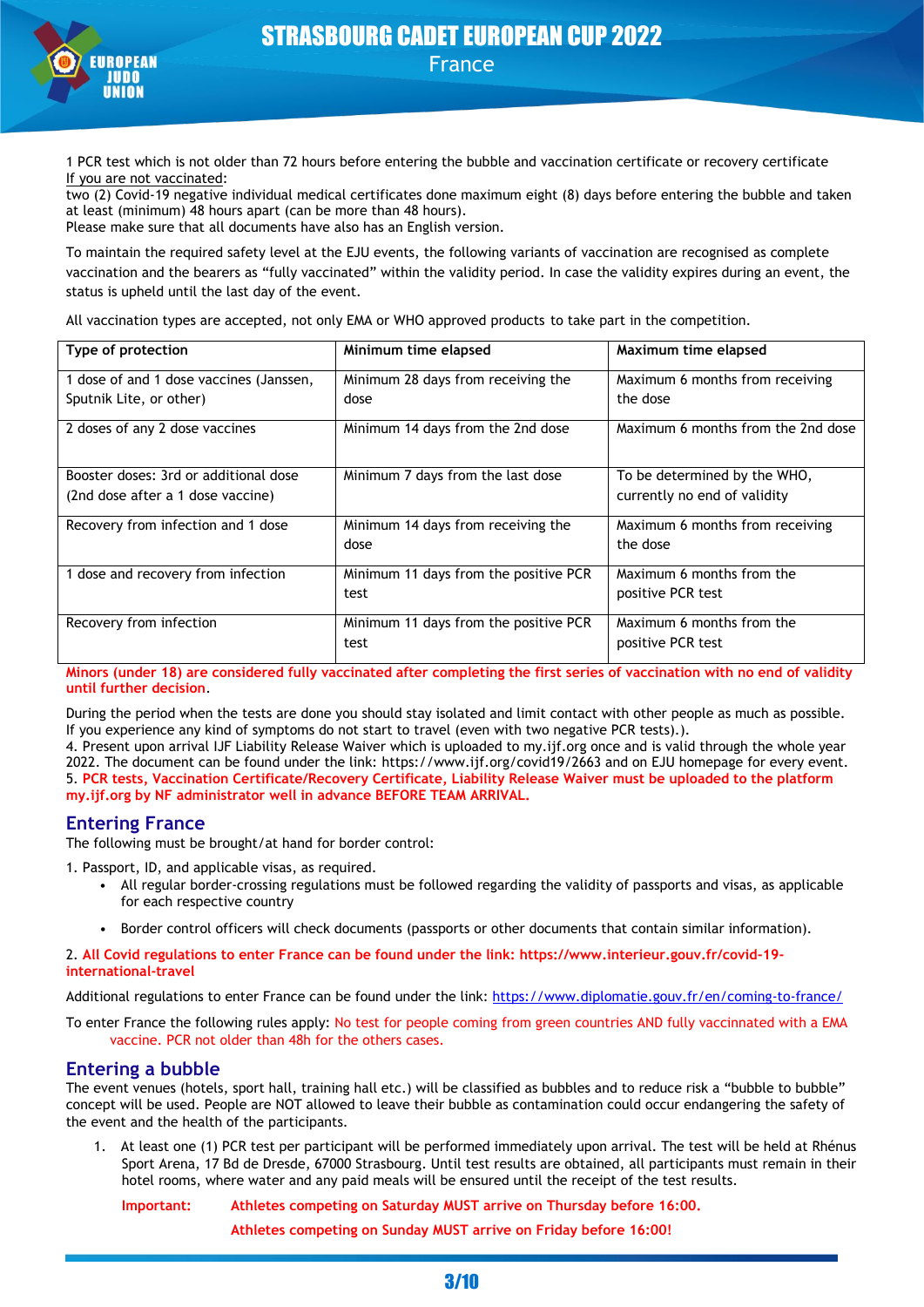

## STRASBOURG CADET EUROPEAN CUP 2022 France

#### **Due to testing logistics NO EXCEPTIONS are possible.**

|           | Thursday                 |                                                 |                      | Friday                                                                                                                                             |                         | Saturday      |                                  | Sunday                 |                         | Monday                   |               |                          |              |                        |  |  |  |
|-----------|--------------------------|-------------------------------------------------|----------------------|----------------------------------------------------------------------------------------------------------------------------------------------------|-------------------------|---------------|----------------------------------|------------------------|-------------------------|--------------------------|---------------|--------------------------|--------------|------------------------|--|--|--|
| 07:30     |                          |                                                 |                      |                                                                                                                                                    |                         |               |                                  |                        |                         |                          |               |                          |              |                        |  |  |  |
| 08:00     |                          |                                                 |                      |                                                                                                                                                    |                         |               |                                  |                        |                         | <b>Ref. Meet</b>         |               |                          |              |                        |  |  |  |
| 08:30     |                          |                                                 |                      |                                                                                                                                                    |                         |               |                                  |                        |                         |                          |               |                          |              |                        |  |  |  |
| 09:00     |                          |                                                 |                      |                                                                                                                                                    |                         |               |                                  |                        |                         |                          |               |                          |              |                        |  |  |  |
| 09:30     |                          |                                                 |                      |                                                                                                                                                    |                         |               |                                  |                        |                         |                          |               |                          |              |                        |  |  |  |
| 10:00     |                          |                                                 |                      | Delivery results<br>Thursday                                                                                                                       |                         |               | Delivery results<br>tests Friday | <b>PCR Exit-test</b>   |                         |                          | PCR Exit-test |                          |              |                        |  |  |  |
| 10:30     |                          |                                                 |                      |                                                                                                                                                    |                         |               |                                  |                        |                         |                          |               | $\overline{\phantom{0}}$ | 2            |                        |  |  |  |
| 11:00     |                          |                                                 |                      | tests                                                                                                                                              |                         |               |                                  |                        |                         |                          |               |                          |              |                        |  |  |  |
| 11:30     |                          |                                                 | 2                    |                                                                                                                                                    | $\widehat{\phantom{a}}$ |               |                                  |                        | $\widehat{\mathcal{L}}$ |                          |               |                          |              |                        |  |  |  |
| 12:00     |                          |                                                 |                      |                                                                                                                                                    |                         |               |                                  |                        |                         |                          |               |                          | Athletes Day |                        |  |  |  |
| 12:30     |                          |                                                 |                      |                                                                                                                                                    |                         |               |                                  |                        |                         |                          |               |                          |              |                        |  |  |  |
| 13:00     |                          |                                                 |                      |                                                                                                                                                    |                         |               |                                  |                        |                         |                          |               |                          |              |                        |  |  |  |
| 13:30     | & Atheltes Day 1         |                                                 |                      |                                                                                                                                                    |                         | Accreditation |                                  |                        |                         | $\overline{\phantom{0}}$ |               | 2                        | Departure    | Departure Athletes Day |  |  |  |
| 14:00     |                          |                                                 |                      | Training (Athletes Day<br><b>PCR</b> test                                                                                                          |                         |               |                                  |                        |                         |                          |               | Day                      |              | Day                    |  |  |  |
| 14:30     | Arrival Covid-19 Manager | PCR test                                        | Arrival Athletes Day |                                                                                                                                                    |                         |               |                                  | Training (Athletes Day | Competition             |                          | Competition   |                          |              |                        |  |  |  |
| 15:00     |                          | for                                             |                      |                                                                                                                                                    |                         |               |                                  |                        |                         |                          |               |                          |              |                        |  |  |  |
| 15:30     |                          | result                                          |                      | result<br>tor                                                                                                                                      |                         |               |                                  |                        |                         |                          |               |                          |              |                        |  |  |  |
| 16:00     |                          | taking                                          |                      | All persons must wait in the hotel room<br>taking<br>for the                                                                                       |                         |               |                                  |                        |                         |                          |               |                          |              |                        |  |  |  |
| 16:30     |                          | All persons must wait in the hotel room for the |                      |                                                                                                                                                    |                         |               |                                  |                        |                         |                          |               |                          |              |                        |  |  |  |
| 17:00     |                          | ample                                           |                      |                                                                                                                                                    |                         |               |                                  |                        |                         |                          |               |                          |              |                        |  |  |  |
| 17:30     |                          |                                                 |                      | Sample                                                                                                                                             |                         |               |                                  |                        |                         |                          |               |                          |              |                        |  |  |  |
| 18:00     |                          |                                                 |                      |                                                                                                                                                    |                         |               |                                  |                        |                         |                          |               |                          |              |                        |  |  |  |
| 18:30     |                          |                                                 |                      |                                                                                                                                                    |                         | Weigh-in      |                                  |                        | Weigh-in                |                          |               |                          |              |                        |  |  |  |
| 19:00     |                          |                                                 |                      |                                                                                                                                                    |                         | Day 1         |                                  |                        | Day 2                   |                          |               |                          |              |                        |  |  |  |
| 19:30     |                          |                                                 |                      |                                                                                                                                                    |                         |               |                                  |                        |                         |                          |               |                          |              |                        |  |  |  |
| 20:00     |                          |                                                 |                      |                                                                                                                                                    |                         | <b>Draw</b>   |                                  |                        |                         |                          |               |                          |              |                        |  |  |  |
| 20:30     |                          |                                                 |                      |                                                                                                                                                    |                         |               |                                  |                        |                         |                          |               |                          |              |                        |  |  |  |
| 21:00     |                          |                                                 |                      |                                                                                                                                                    |                         |               |                                  |                        |                         |                          |               |                          |              |                        |  |  |  |
|           |                          |                                                 |                      |                                                                                                                                                    |                         |               |                                  |                        |                         |                          |               |                          |              |                        |  |  |  |
|           |                          |                                                 |                      | Testing: Sample taking 10:00 - 17:00 --> result by 8 am next day, Sample taking 17:00 - 20:00 --> result by 1 pm next day                          |                         |               |                                  |                        |                         |                          |               |                          |              |                        |  |  |  |
|           |                          |                                                 |                      | Entries & registration: No entries by clubs can be accepted - every participating Federation must have a Covid-19 Manager handling all entries and |                         |               |                                  |                        |                         |                          |               |                          |              |                        |  |  |  |
| bookings! |                          |                                                 |                      |                                                                                                                                                    |                         |               |                                  |                        |                         |                          |               |                          |              |                        |  |  |  |

- 2. Cost per test is 100  $\epsilon$ , which has to be paid by the participating federation prior the arrival.
- 3. If any other conditions and requirements will arise till the start of the event they will be informed additionally.

#### **Throughout your stay**

1. Wash/sanitise your hands regularly, especially if you have had contact with a person or an object. Competitors should wash and disinfect their hands and feet regularly, especially before the warm-up and the contest.

2. No handshake - greet each other with a bow.

3. Wear a mask at all times (change it at least twice a day). Exceptions: masks are not obligatory on the Field of Play tatami, on the warm-up tatami whilst warming up or on the training tatami whilst training. Masks may be removed while eating in dining areas.

4. Maintain 1.5 m distance at all times, except for competitors during training, their contests and during warming up with ONE PARTNER.

5. Submit yourselves to contactless temperature measurement by the organiser on arrival at the point of entry in the country, at accommodation premises, throughout the competition venue and at any official venue of the event, to be accepted by all accredited population.

Anyone registering a high temperature will be asked to remain outside and their Delegation COVID-19 Manager, the LOC COVID-19 Manager and the EJU COVID-19 Manager will be contacted. An opportunity to recheck their temperature will be given, if it is still high a final decision will be made by the LOC COVID-19 Manager and the EJU COVID-19 Manager.

#### **In case of positive result**

In case of a positive test result we will follow the French Government/National Public Health Authorities procedure. Quarantine period: Full Vaccinated : 7 days (if the test in 5th day is negative, the quarantine is over) ; Not vaccinated: 10 days (if the test in 7th day is negative, the quarantine is over)

Quarantine hotel: the same as the competition hotel.

Rates: hotel price indicated in the outlines during the competition days and regular hotel price after the competition. Anyone with a positive test MUST stay in the quarantine hotel provided by the organiser. The cost must be paid by the National Federation.

Close contacts will also be traced and may be isolated/quarantined depending on the LOC National Public Health Authorities of France procedure. Please note their definition of close contact may differ from that described in the IJF protocol.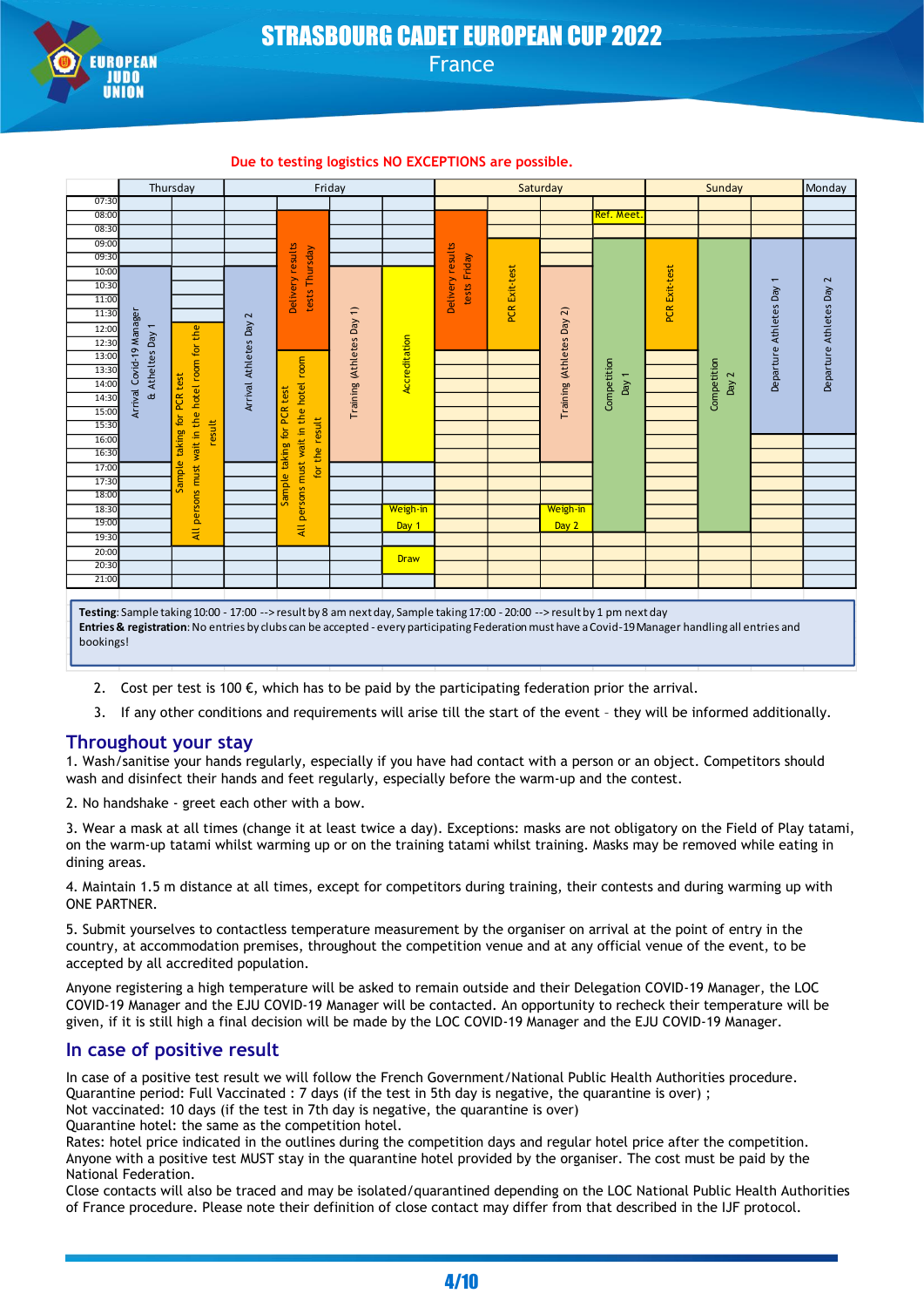

#### **Insurance**

It is the responsibility of the National Federation to ensure that in addition to their normal insurance they have sufficient insurance in place to cover any COVID-19-related costs. The organiser of the event and the EJU accept no liability for any claims relating to cancellation of the event due to COVID-19 or medical costs for any COVID-19 related illness that may affect a National Federation delegation member during the event.

#### **Symptoms after arrival**

Anyone who experiences symptoms after arrival must immediately contact their Team COVID-19 Manager Local Covid Manager: Dr CHIQUET Laurent; tel: +33 6 10 12 09 37; covid19.manager@ffjudo.com

## **Exit tests**

Exit tests may be booked with the organiser, if required. Where to book: Before to the arrival by the email together with accommodation. Price: PCR 100€, antigen: 65€

## **3. Competition Place**

Rhénus Sport Arena Address: 17 Bd de Dresde, 67000 Strasbourg; https://www.strasbourg.eu/lieu/-/entity/sig/2316\_LOI\_355

### **4. Age**

15, 16 and 17 years old (Born in 2005, 2006 and 2007)

## **5. Participation**

This Cadet European Cup is open for **all EJU/IJF Member Federations** Due to pandemic restrictions for the number of participants may apply. The competitors must be of the same nationality as the National Federation, which enters them.

## **6. Categories & Duration**

Male: -50kg, -55kg, -60kg, -66kg, -73kg, -81kg, -90kg, +90kg Female: -40kg, -44kg, -48kg, -52kg, -57kg, -63kg, -70kg, +70kg Duration: 4 minutes Golden Score: No time limit

## **7. Entry Fee**

The EJU entry fee of **10€** per athlete must be paid.

### **8. Deadlines**

Visa, Invitation Application and entry form: Friday, 08th April 2022 Hotel Reservation: Friday, 08<sup>th</sup> April 2022 Hotel Payment:<br>
JUDOBASE Registration for delegations & referees: Friday, 15<sup>th</sup> April 2022 JUDOBASE Registration for delegations & referees: **Friday, 15th April 2022 Travel details:** Wednesday, 13th April 2022 Rooming List: Wednesday, 13th April 2022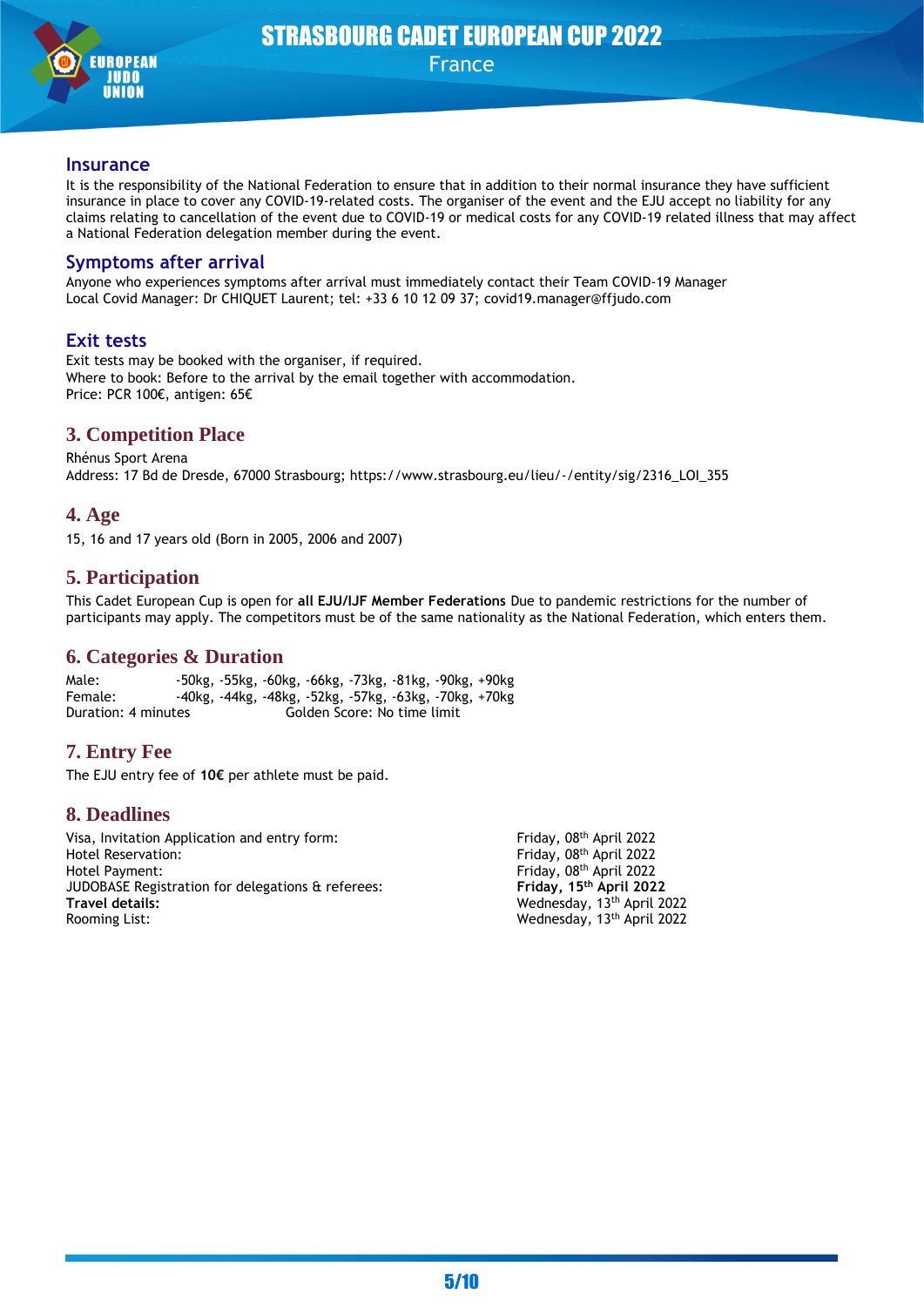

## **9. Program**

Attention: The schedule may be modified according to total number of entries and circumstances of competition.

| Thursday, April 21st 2022           |                                                                                          |                    |  |  |
|-------------------------------------|------------------------------------------------------------------------------------------|--------------------|--|--|
| Not later than 16:00                | Arrival of Covid Managers and athletes competing on Saturday                             | Official hotels    |  |  |
| $10:00 - 19:00$                     | PCR testing                                                                              | Rhénus Sport Arena |  |  |
| Friday, April 22 <sup>nd</sup> 2022 |                                                                                          |                    |  |  |
| Not later than 16:00                | Arrival of athletes competing on Sunday                                                  | Official hotels    |  |  |
| $10:00 - 17:00$                     | Accreditation                                                                            | Rhénus Sport Arena |  |  |
| $10:00 - 19:00$                     | PCR testing                                                                              | Rhénus Sport Arena |  |  |
| $18:00 - 18:30$                     | Unofficial weigh-in                                                                      | Rhénus Sport Arena |  |  |
| $18:30 - 19:30$                     | Official weigh-in Girls:<br>-40, -44, -48, -52 kg<br>-50, -55, -60, -66 kg<br>Boys:      | Rhénus Sport Arena |  |  |
| 20:00                               | Draw                                                                                     | Online             |  |  |
|                                     | Saturday, April 23rd 2022<br>Girls: -40, -44, -48, -52 kg<br>Boys: -50, -55, -60, -66 kg |                    |  |  |
|                                     |                                                                                          |                    |  |  |
| <b>TBC</b>                          | <b>Exit tests</b>                                                                        | Rhénus Sport Arena |  |  |
| 08:00                               | Referee Meeting                                                                          | Rhénus Sport Arena |  |  |
| 09:00                               | Eliminations/Repechage/Semi finals                                                       | Rhénus Sport Arena |  |  |
| After                               | Final Block: Bronze Medal Contests, Finals                                               | Rhénus Sport Arena |  |  |
| $18:00 - 18:30$                     | Unofficial weigh-in                                                                      | Rhénus Sport Arena |  |  |
| $18:30 - 19:30$                     | Official weigh-in Girls: -57, -63, -70, +70 kg<br>-73, -81, -90, +90 kg<br>Boys:         | Rhénus Sport Arena |  |  |
| Sunday, April 24th 2022             | Girls: -57, -63, -70, +70 kg<br>Boys: -73, -81, -90, +90 kg                              |                    |  |  |
| <b>TBC</b>                          | <b>Exit tests</b>                                                                        | Rhénus Sport Arena |  |  |
| 09:00                               | Eliminations/Repechage/Semi finals                                                       | Rhénus Sport Arena |  |  |
| After                               | Final Block: Bronze Medal Contests, Finals                                               | Rhénus Sport Arena |  |  |

## **10. JUDOBASE Registration**

All participants and delegates must be registered for this event in the IJF Registration System (**JUDOBASE)**: <https://admin.judobase.org/> .

Deadline for JUDOBASE Registration is **Friday, April 15th 2022**

|                                                                            | <b>NO IJF Official ID Card</b>                     | Late entry                | Replacement<br><b>IJF Official ID Card: YES</b> |
|----------------------------------------------------------------------------|----------------------------------------------------|---------------------------|-------------------------------------------------|
| <b>Athletes</b>                                                            |                                                    |                           | 0€                                              |
| Other delegates<br>(Head of delegation,<br>Coaches, Physios,<br>Doctors, ) | • ENTRY NOT POSSIBLE<br>• REPLACEMENT NOT POSSIBLE | <b>ENTRY NOT POSSIBLE</b> | 0€                                              |

**Please note:**

• **Late entries are NOT POSSIBLE, only replacements 1:1.**

Persons, who are banned by their Federation or IJF cannot be entered as late entry or replacement.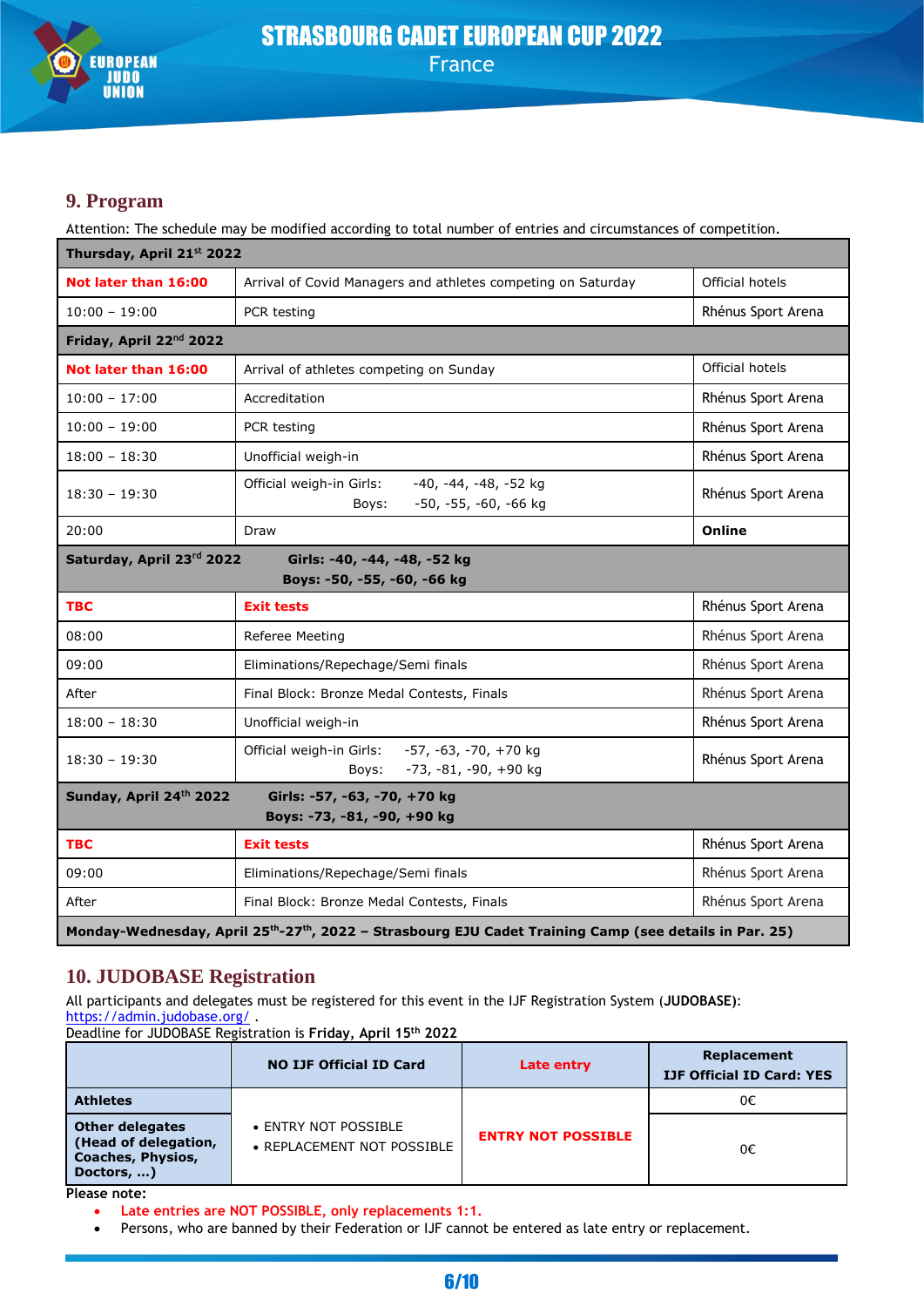

## **11. Accreditation & Control of Nationality**

At least one team delegate (and not more than 2) who have been tested on spot and received negative results must attend the accreditation on **Friday from 10:00 – 17:00** on time in order to confirm the entries of all athletes and officials with his signature on the delegation confirmation list. A delayed appearance or no-show may result in the exclusion of all participants from the draw and the event. In case of unforeseen delay of arrival, the National Federation must immediately contact both the organiser and the EJU [\(headoffice@eju.net\)](mailto:headoffice@eju.net). Passports or photocopies of passports from all competitors must be available on request (national ID Card showing nationality, picture and date of birth or a copy is also accepted). The competitors must not be present at the nationality control.

**Very important:** Each National Federation must be represented by a team leader or coach responsible for registration of **ALL athletes from the respective National Federation**, regardless club or other membership. **Every National Federation will be accepted for accreditation only once**, when all entries and payments can be confirmed at the same time.

## **12. Competition Mode**

The competition will be conducted in accordance with the latest IJF SOR and IJF Refereeing Rules.

- Competition systems according to number of participants:
	- 6 and more entries: Double repechage
	- 3,4,5 entries: Round robin
	- 2 entries: better of 2 fights, if 1-1 the third match will decide

In order for an athlete to obtain points for the IJF Cadet Ranking List, her/his weight category should have participants from at least 2 different countries. If this is not the case, the competition can still be held, according to the organiser's decision. If, by the nominal deadline, there is only one country inscribed in any weight category, the organiser is obliged to inform immediately the National Federation concerned.

## **13. Draw**

The draw will be held ONLINE.

Seeding: The top eight (8) from the entered competitors in each weight category will be seeded according to the current IJF Cadets World Ranking List.

## **14. Weigh-in**

Official weigh-in for each weight category is held the evening before the competition day (see program).

Athletes are not allowed to weigh-in naked. Boys must wear at least underwear and girls at least underwear and a T-shirt. Additional 100g will be allowed for their weight category limits.

**Athletes must present their EJU accreditation card and their passport** (National ID Cards showing nationality, picture and date of birth are also accepted).

Official scales or test scales will be available for test weigh-in on Friday and Saturday from 08:00 – 22:00 (except during official weigh-in from 18:30-19:30).

## **15. Refereeing**

Each federation may enter 2 referees. The organizing federation may enter as many referees as required for the realization of the tournament but giving priority to their own Continental/International referees first and then their national referees with the highest national license with at least 2 years of experience.

If enough Continental/International referees are inscribed in Judobase, the organizing federation has to limit its number of national referees to 1 per mat.

**JUDOBASE registration deadline for referees: Friday, 15th April 2022 The bow:**

- The contestants must not shake hands BEFORE the start of the contest.
- When the athletes are leaving the mat they must wear judogi in proper way and are not allowed to take out any part of the judogi or the belt before leaving the field of play.

## **16. Coaching**

All coaches must fully adhere to the Code of Conduct for Judo Coaches. Dress Code Elimination rounds: National track suit with trousers reaching down to shoes or jacket suit with tie Final block: Jacket suit with tie

7/10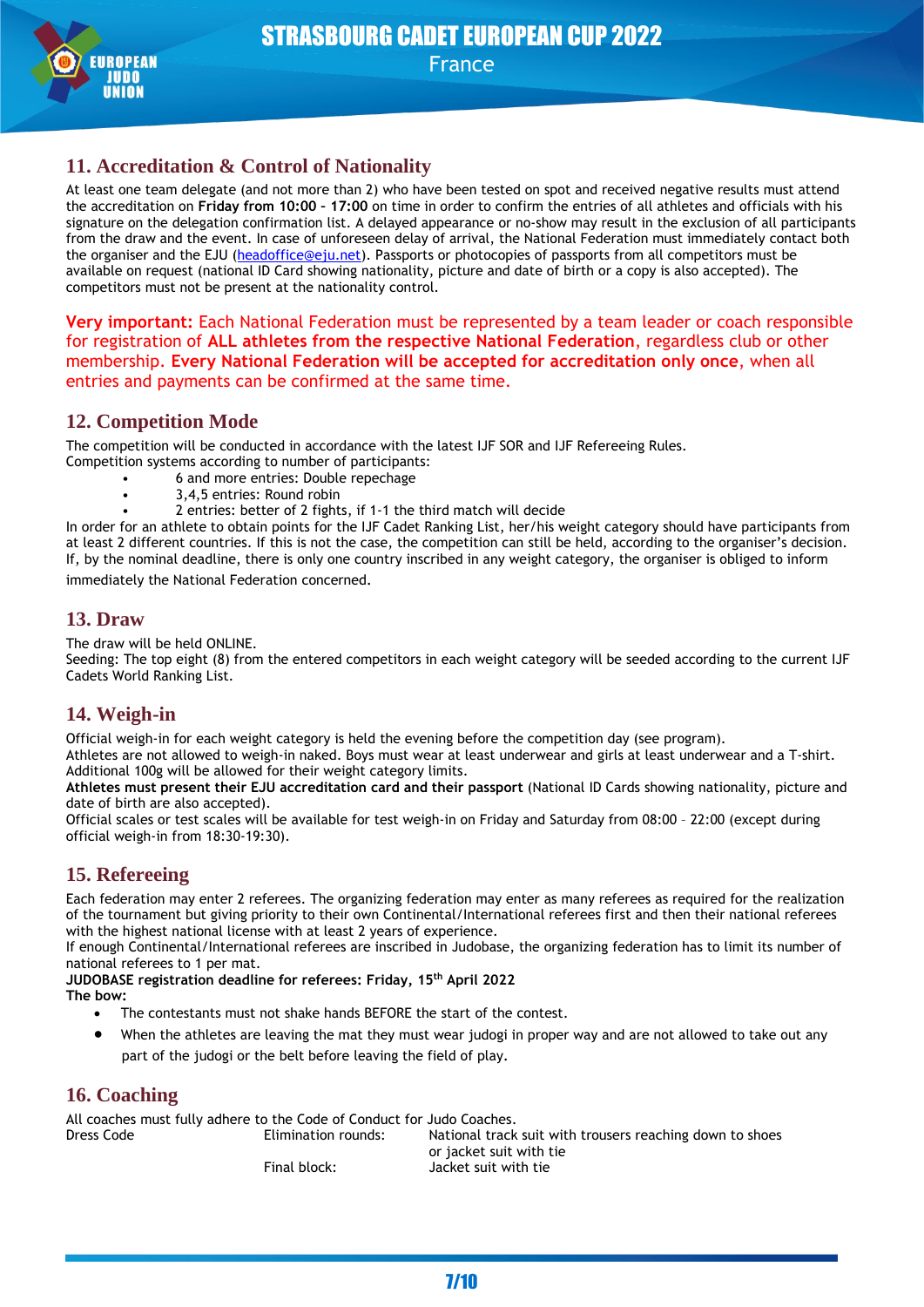

## **17. Transport**

Airport: Strasbourg Airport, Karlsruhe/Baden-Baden Airport Transfers from/to Karlsruhe/Baden-Baden airport will be charged 20 € per person one way. Railway station: Strasbourg Train Station Bus station: Wacken

The organizer will provide transfers between the airport and official hotels, between the official hotels and competition venue, draw, accreditation and official weigh-in places. During pandemic time ONLY official transportation can be used.

No other transportation, including taxis and own cars can be used when in the bubble.

### **18. Accommodation**

All delegations, who inscribe for an EJU event, must reserve their accommodation in the official hotels published in the event outlines. The reservation must be made with the local organising committee (not directly with the hotel). Due to the COVID-19 situation ALL participants must stay in the official hotel for the entire period of their stay, as the bubble-to-bubble concept is used at this event

#### **Mercure Strasbourg Centre 4\* or similar**

Address: 25 rue Thomann, 67000 Strasbourg;

https://all.accor.com/hotel/1106/index.fr.shtml?utm\_campaign=seo+maps&utm\_medium=seo+maps&utm\_source=google+Ma ps

check-in time: 14:00; check-out time: 12:00

Distance to the airport: 18,7 km; distance to the sports hall: 4 km

| Prices per person    | Full board/2nights | Full<br>board/3nights |
|----------------------|--------------------|-----------------------|
| Single room          | 380 €              | 570€                  |
| Double / Triple room | 260€               | 390€                  |

**Extra nights (Full board): Single: 190 €; Twin/ Triple: 130 €**

#### **ibis Strasbourg Centre Historique 3\* or similar**

Address: Rue de Molsheim, 67000 Strasbourg

[https://all.accor.com/hotel/1428/index.fr.shtml?utm\\_campaign=seo+maps&utm\\_medium=seo+maps&utm\\_source=google+Ma](https://all.accor.com/hotel/1428/index.fr.shtml?utm_campaign=seo+maps&utm_medium=seo+maps&utm_source=google+Maps) [ps](https://all.accor.com/hotel/1428/index.fr.shtml?utm_campaign=seo+maps&utm_medium=seo+maps&utm_source=google+Maps)

check-in time: 14:00; check-out time: 12:00

Distance to the airport: 15,5 km; distance to the sports hall: 5,2 km

| Prices per person    | Full board/2nights | Full<br>board/3nights |
|----------------------|--------------------|-----------------------|
| Single room          | 316€               | 474 €                 |
| Double / Triple room | 220€               | 330€                  |
| $-$<br>$-$           |                    |                       |

**Extra nights (Full board): Single: 158 €; Twin/ Triple: 110 €**

**Hotel booking and transfers have to be made directly with the organiser:** [Accommodation\\_EC\\_Strasbourg@ffjudo.com](mailto:Accommodation_EC_Strasbourg@ffjudo.com) **Hotel reservation deadline:** Friday, 08th April 2022 (hotel reservation after the deadline will be charge with 10%) Hotel payment deadline: Friday, 08<sup>th</sup> April 2022

Cash payment upon arrival is allowed. Credit cards are not accepted on spot.

| <b>Cancellations</b> | Till April 08, 2022:  | full refund                                     |
|----------------------|-----------------------|-------------------------------------------------|
|                      | Till Aril 10. 2022:   | 50% refund                                      |
|                      | After April 10, 2022: | no refund, 100% of the hotel costs must be paid |

#### **In case of tournament cancellation by the EJU or the French authorities full payment will be refunded**.

Important: Injuries, visa problems or sickness are not valid reasons for cancellation of rooms.

In case of any damage to hotel property or competition venue caused by members of a delegation, their national federation will be charged by the organizing committee.

### **19. Payment**

| Name of bank:  | CCM HOENHEIM.                             |
|----------------|-------------------------------------------|
| Bank Address:  | 14 RUE DE LA REPUBLIQUE, HOENHEIM, France |
| IBAN:          | FR76 1027 8010 1200 0205 7220 734         |
| SWIFT address: | CMCIFR2A                                  |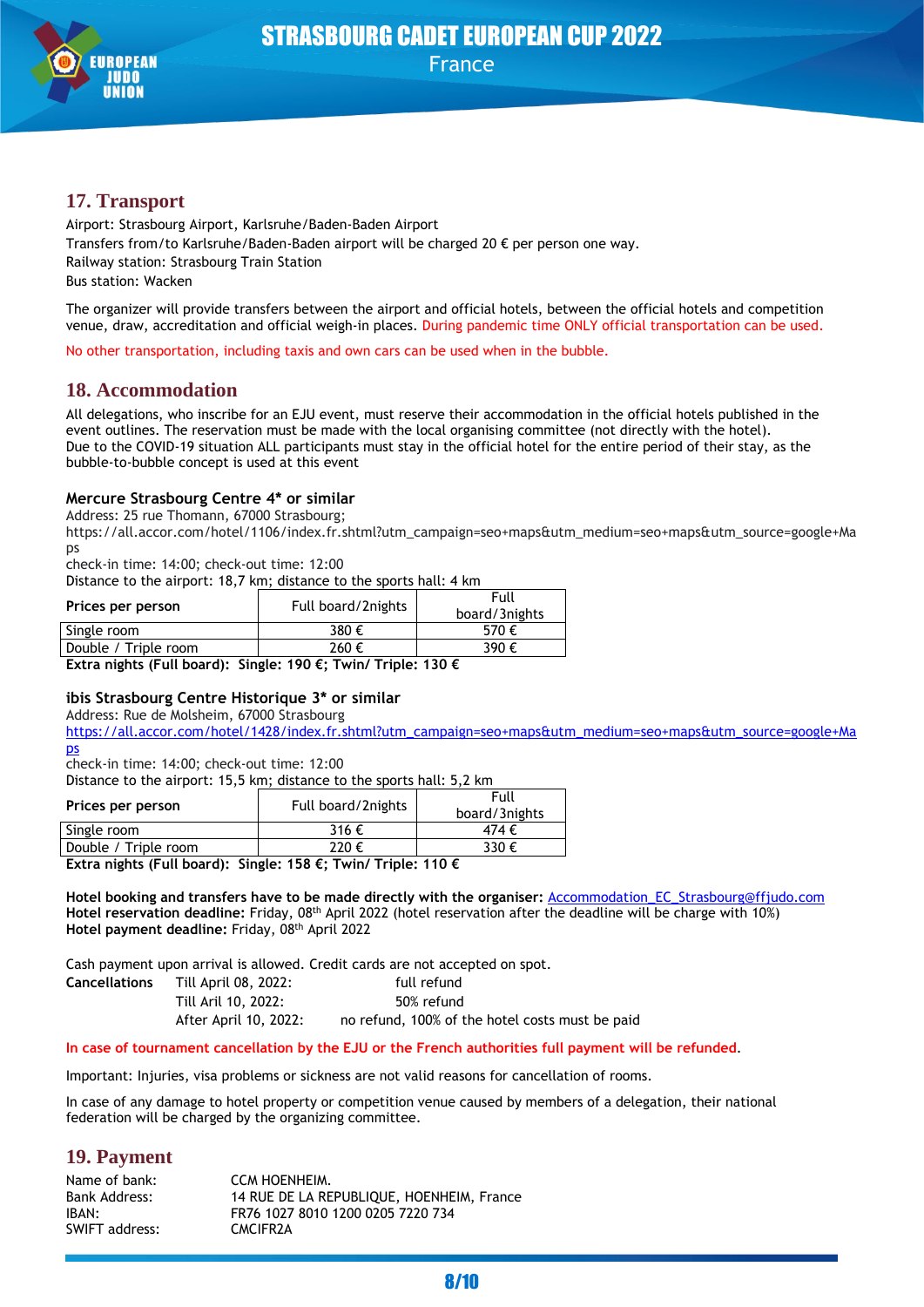

After the reservation a document with a number reference will be send to the National Federation, please use this number as reference of payment and for the accreditation.

Credit cards can not be accepted on spot.

All bank fees and money transfer costs must be paid by the sender federation. The person attending accreditation must bring proof of the bank transfer.

## **20. Judogi Control**

#### **Approved Judogi**

All Judoka must compete in IJF Approved Judogi (only red label allowed) and Judogis from all IJF suppliers are allowed (see www.ijf.org → https://www.ijf.org/supplier-list).

#### **Judogi Control**

It will be operated with a Sokuteiki prior to the fight. Judogi must have an IJF Official Label "APPROVED JUDOGI" with an optical code which cannot be falsified. The label will be controlled with an optical lamp. Each of the competition clothing articles (jacket, trousers and belt) must have an IJF official label.

#### **Backnumber**

Each competitor taking part in the EJU events is obliged to have sewn on the back of his Judogi the official backnumber (both EJU and IJF are allowed) bearing his surname and his National Olympic Committee abbreviation. The backnumber can be ordered from [www.mybacknumber.com](http://www.mybacknumber.com/) or [www.officialbacknumber.com](http://www.officialbacknumber.com/) (Attention: production and delivery may take around 4 weeks).

The SPONSOR part (if needed) will be given to the head of delegation during registration, and the athletes can stick it themselves using the special glue on the back number.

#### **Markings and Advertising**

The space on the *shoulder stripes* (25cm x 5 cm on both right and left side) and on the *upper arms* (10cm x 10cm on both right and left side) can be either used for own sponsors of the Federation or Judoka or EJU Suppliers, *BUT not for any other Judogi supplier*.

The space on the *right chest* (5cm x 10cm) can be used by the Judoka for his/her own sponsor. The logo of a Judogi brand can only be used, if it corresponds with the brand of the Judogi itself and if it is an EJU Supplier. Further, no logo of a competing brand of the advertising reserved for the Federation can be used (unless approval granted by the Federation).

*Please note*: On all advertising spaces it is strictly prohibited to promote tobacco, alcohol, any substances listed in the doping code, or any product or service contrary to public morals.

The space on the *left chest* (10cm x 10cm) can be used for the national colours or the national emblem corresponding with the IOC code on the backnumber (regional emblems are not allowed).

All other markings on the Judogi, like Judogi brand logos, name of Judoka, etc. have to comply with the IJF Judogi Rules. Detailed information is available on<http://www.eju.net/statutes>.

#### **Important:**

- If an athlete does not respect the Judogi rules, the athlete will not be permitted to pass the Judogi Control, and the coach who is responsible for the athlete will be suspended for the rest of the competition day.
- The organiser is not obliged to provide reserve Judogi at Judogi Control, but the athlete is allowed to present himself in another IJF Approved Judogi, complying with the Sokuteiki rule (and without backnumber) - in this case no coach can go with this athlete to the mat!
- In the case of a repeated offence the coach will be suspended for the rest of the competition.

## **21. Responsibility of Federations**

The competitors will compete under the full responsibility of their federations. Insurance: Each national federation is responsible for insuring its competitors against "injury and third part risk (public liability)" during the period of the event. The European Judo Union and the organiser decline all responsibility.

#### **Consent for Photography/Videos/Filming**

Delegates inscribed by their National Federations for EJU events consent to the EJU and its media partners to use content of them, including data, live results, photographs and/or video recordings (hereafter referred to as Media). This media may be obtained from National Federations and EJU. It will also be acquired by the EJU and its media partners from in and around all EJU event venues. Media could be used in print and digital media formats including print publications, websites, emarketing, posters banners, advertising, film, broadcast, social media, education purposes and other purposes. The National Federation must ensure that they have the permission of each delegate or in the case of a minor the permission of the parent/guardian. If a delegate does not give consent, then the National Federation must inform the European Judo Union by writing to headoffice@eju.net.